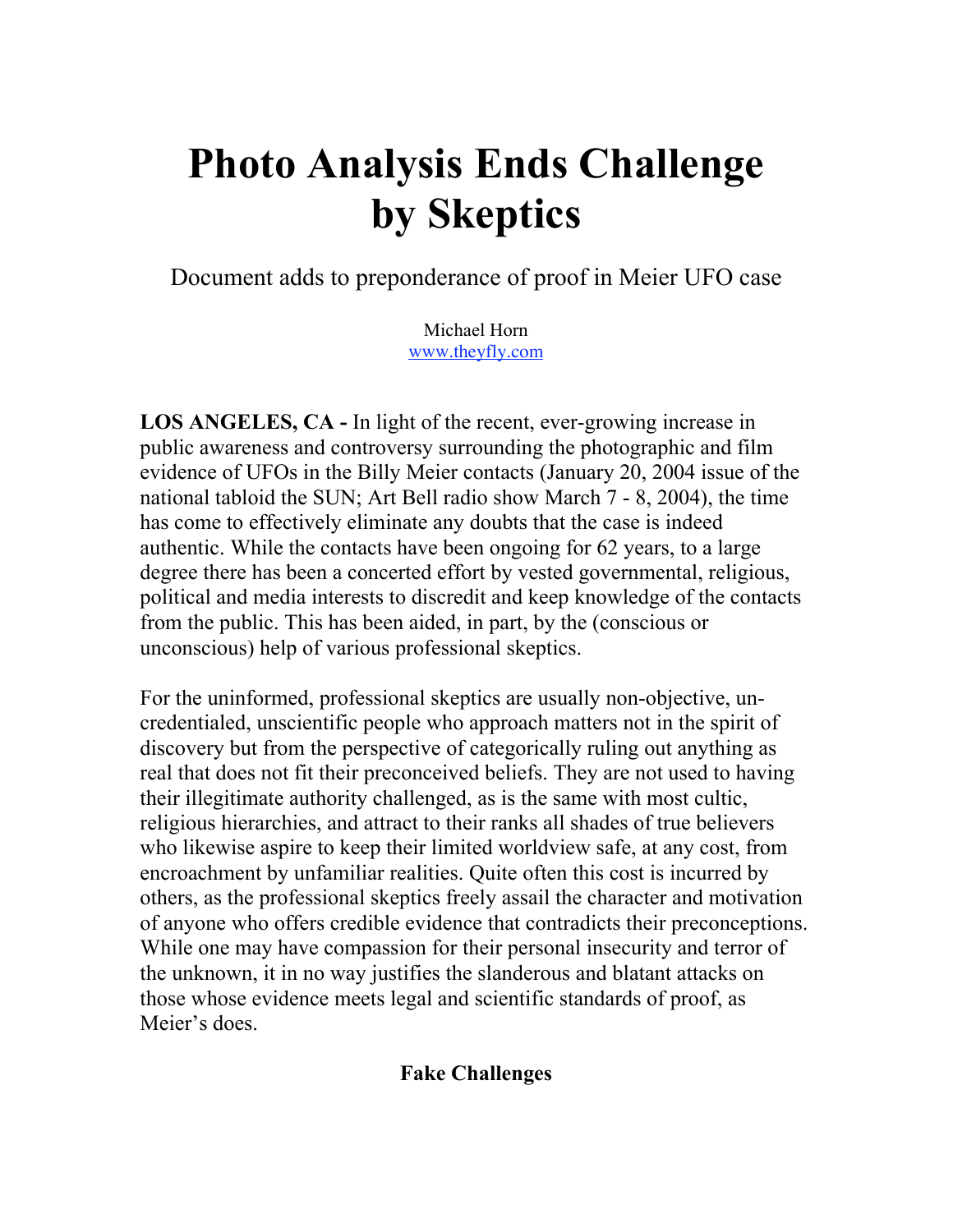Certain parties, such as CFI-West of Los Angeles, and James "Amazing" Randi, also offer fake challenges with non-existent financial awards promised to anyone who can provide evidence of the "paranormal". Such disingenuous offers are based on the cynical assumption by the skeptics that, since no such things exist anyway, no such monies need be available to back up the challenge. The actual parameters for meeting the challenge, i.e. for proving that something is paranormal, are ludicrous and intellectually dishonest, based as they are on the premise that, if the skeptic didn't personally observe something, it didn't happen or doesn't exist. Such flawed premises are not only unscientific, their application would also result, for instance, in no one ever being convicted of a crime they committed and, by logical extension, invalidate reality for all but a hand full of people who have ever lived.

As I've said before, a thing either is or isn't paranormal by definition and that attempting to superimpose one's own arbitrary requirements for proof is, at the very least, unethical.

## **Sinking Their Own Ship**

For some time, professional skeptics such as James Randi, Michael Shermer, Dr. Steven, Novella Kal Korff and members of CFI-West, i.e. Vaughn Rees, James Underdown and Derek Bartholomaus, have been conducting a smear campaign by loudly asserting, without providing any substantiation whatsoever, that Meier's photographic evidence, and therefore the case itself, was hoaxed and fraudulent. (We won't discuss the abundant, prophetically accurate information published by Meier since the skeptics have, as one could "predict", vigorously avoided dealing with it at all.) They've used stunningly brilliant but unsupported arguments, such as claiming that young children could make the same quality UFO photos, that the photos are hoaxed simply because the skeptic says they're hoaxed and that, since a UFO appears "as if" suspended by a string that it is, therefore, actually suspended by a string.

This last assertion, by Dr. Novella, was then immediately disproved - *by Dr. Novella himself* - when he stated that there were no discernible suspension lines for the UFO and that all the objects involved are too far away from the camera, thereby effectively invalidating his very own theory regarding models!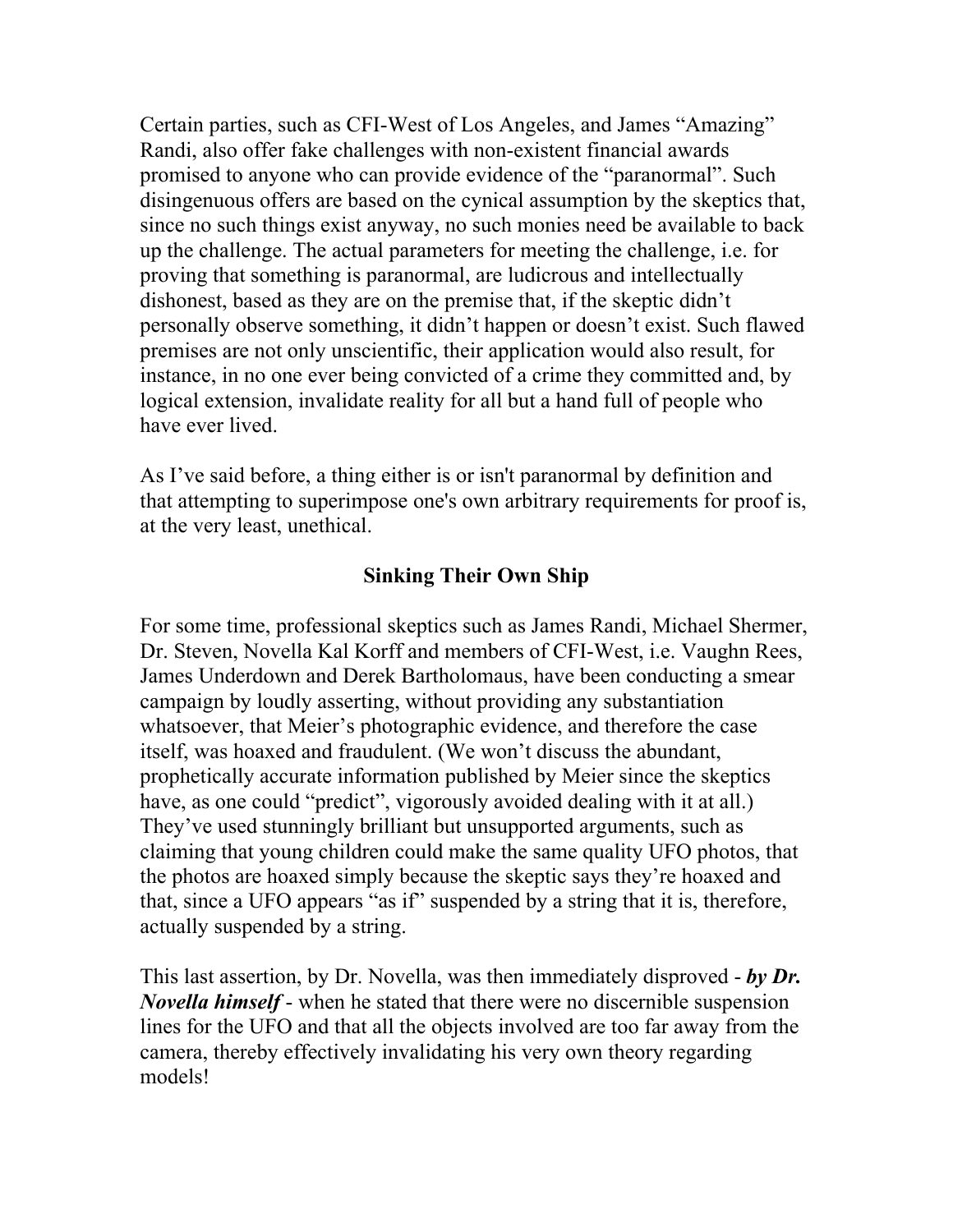That the skeptics have completely discredited only themselves by their reprehensible conduct was made abundantly clear to millions of listeners when Mr. Rees, who called in during my recent appearance on the Art Bell radio show, flatly and shamelessly refused to have CFI-West's hoaxed UFO photos tested and analyzed according to the same standards Meier's were.

### **Hidden In Plain View**

The results of, and standards for, the actual scientific photographic analysis and evaluation, which substantiated the absolute authenticity of Meier's photographic evidence, were initially published by Lt. Col. Wendelle Stevens (USAF, Ret.) *more than 20 years ago*, and are described in a 23 page excerpt from the comprehensive preliminary investigation by Stevens and his team. It has been effectively hidden in plain view, where it's been safe from the non-prying eyes of the skeptics who were so sure the case had to be fraudulent that they never even looked for, or at, the document.

So sure were they, in fact, that *none* of the skeptics, or any organization with which they are affiliated, accepted our numerous offers to receive and to review the 23-page document, conclusively proving that their agenda has always been simply to defame and discredit Meier in order to further their own beliefs and prejudices, a most unscientific and unethical approach, as I've said before.

# **Why We Waited**

It was deemed necessary by the Plejaren and Meier, for the ultimate credibility of the case, and in order to not force the reality of the contacts on masses of people who weren't prepared to handle it, that the photographic evidence be allowed (if not encouraged) to be called into question. It was clear from the controversy that arose, from the first moment that Meier began presenting his evidence and information to the public, that "proving" that the Plejaren and their UFOs were real, through actual widespread contacts or sightings, was completely out of the question. In fact, the irrational, unscientific, behavior of the skeptics is a clear testament to the inability (or unwillingness) of many seemingly intelligent people to calmly and logically evaluate, let alone accept, the stunning physical evidence in the case.

So, in consideration of the impact on the collective human psyche, such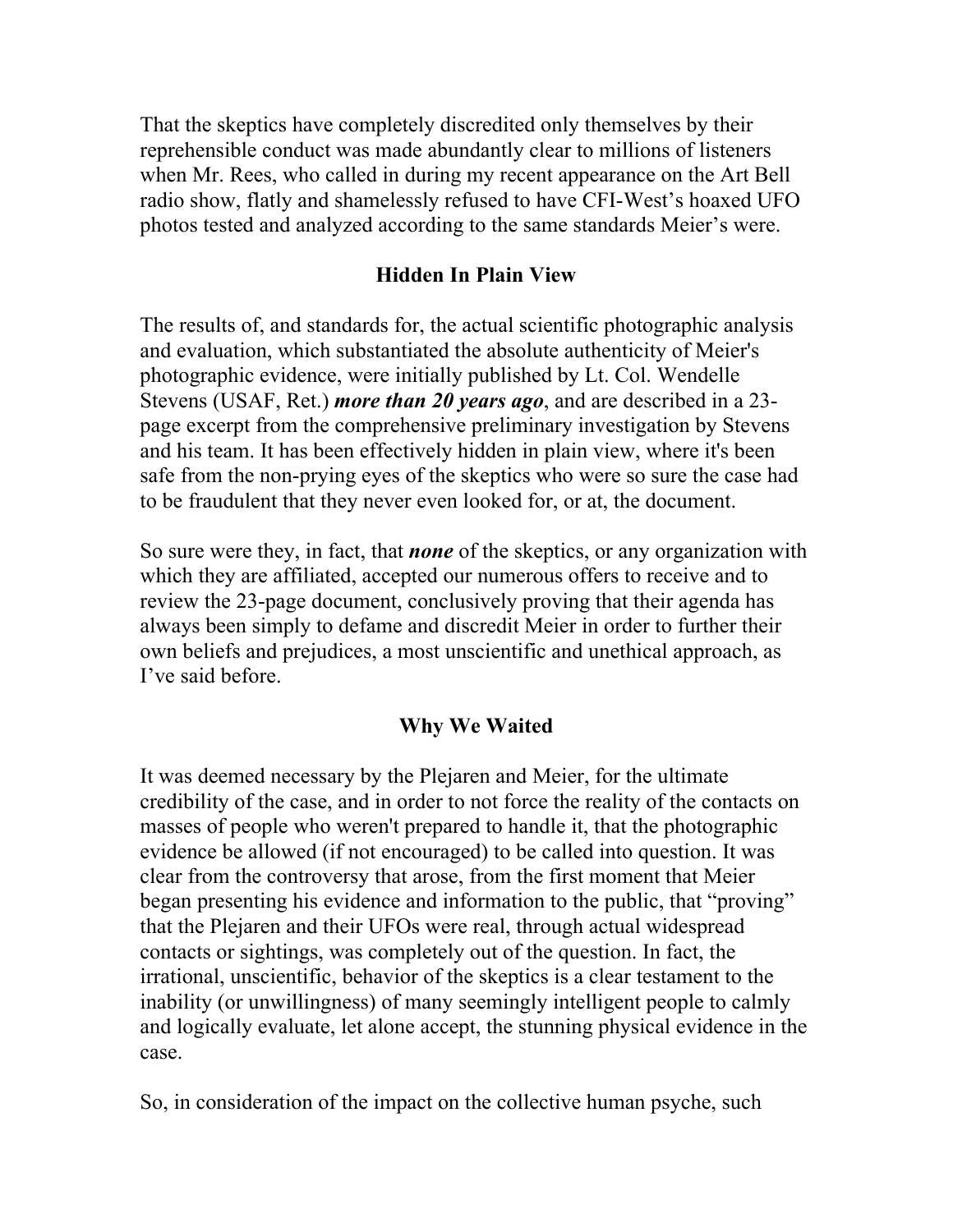inescapable proof (easy as it would have been for the Plejaren to provide it, had it been their intention) was not forced on the population and, instead, Meier suffered through the numerous, decades-long attacks on his credibility and character as hurled by defamers, skeptics and self-professed UFO "experts", and even on his life by potential assassins, some 19 to date.

### **A Final Farewell**

Seen from a broader perspective, the skeptics, while thinking they were running the game, have actually played the role of a perfect foil, unwittingly providing the dark background upon which the light of truth would ultimately shine. In that way, it can be said that they have served their purpose, different as it may be from what they conceived. And, in an additionally bizarre display of what can only be described as inexplicable masochism, they have deigned to publish some of the correspondence between us at: http://www.iigwest.com/horn.letters.html

Though they have not hesitated in the past to cast aspersions at real scientific experts (James Randi actually attacked the reputation of IBM scientist Marcel Vogel, who held 32 patents, by saying that he was "not very smart" and that "anyone" could buy a patent), in light of the now overwhelming amount of scientific and legal proof authenticating the Meier contacts, as well as their own buffoonery, they'll probably busy themselves with performing magic tricks at children's parties, or some other harmless activities. Thus, having exhausted their challenges, their proverbial 15 minutes of fame and what, if any, credibility they may once have had, the professional skeptics now effectively fade into their well-deserved, and complete, anonymous irrelevancy.

#### **Free To You Now**

Now, trusting that the time has come for people to be responsible enough to think through and evaluate all of the different evidence themselves, the 23 page overview of the photo analysis is available, free, to the public, as is the sound recording analysis (also posted at www.theyfly.com). A crucial excerpt of the videotaped analysis of the metal alloy sample by IBM research chemist Marcel Vogel is shown on the DVD "The Meier Contacts".

Hopefully, this latest addition to the body of proof will encourage people to seriously consider the importance of the Meier contacts for what they are,